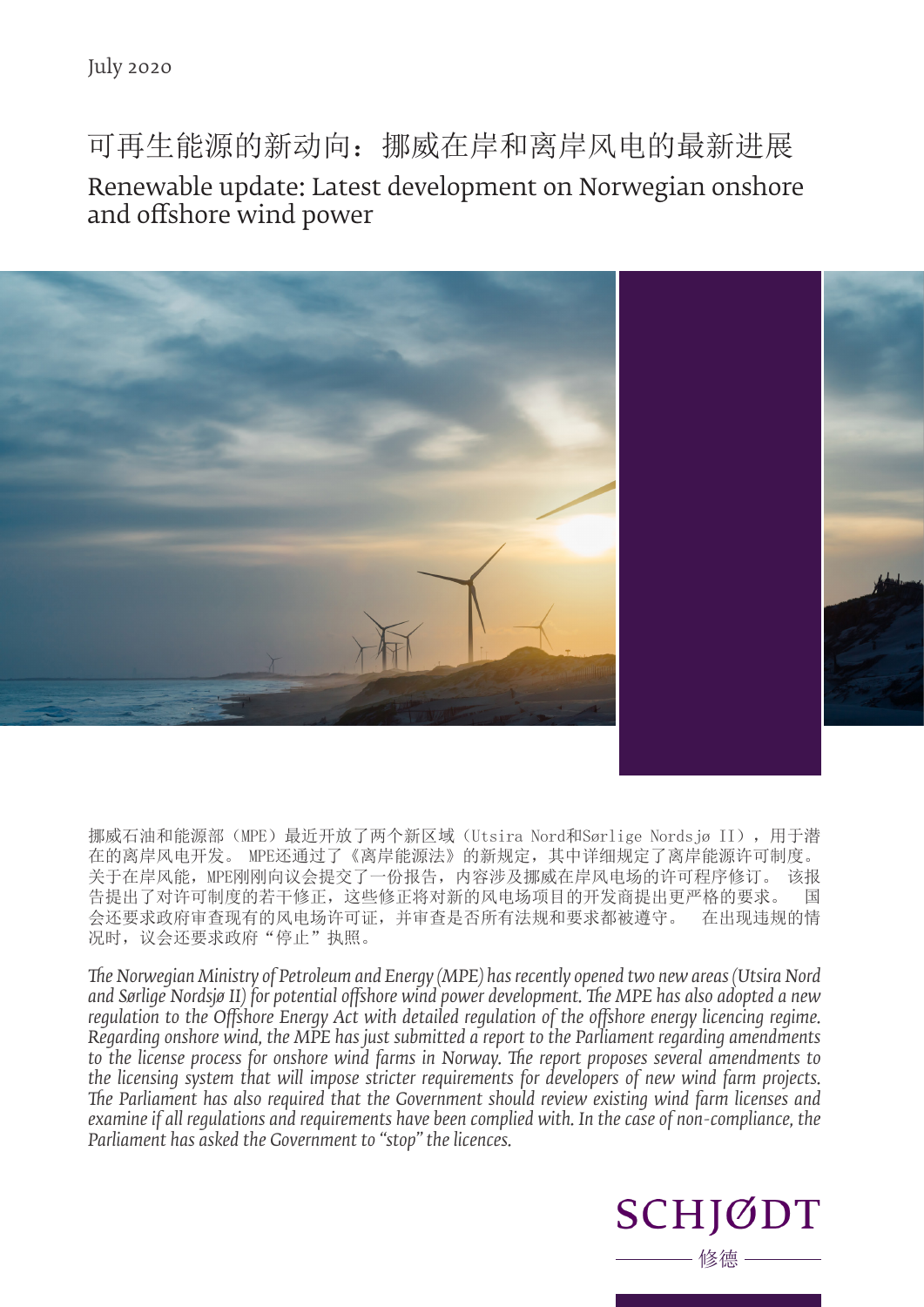# 挪威石油和能源部部关于在岸许可证制度的报 告

该部的报告指出,政府将继续为挪威新的和盈 利的在岸风电场发展提供便利。 同时要强调的 是,进一步的在岸开发必须以不会对重要的环 境和当地利益造成不合理的负面后果的速度进 行。 拟议的在岸许可证制度修正案旨在降低最 近在建的一些项目中出现的冲突程度和减少当 地反对。拟提高地方政府的参与度,并对开发 商的期限和许可条件提出更严苛的要求。

该报告将在夏季过后在议会进行评议。

## 该部报告中提出的主要修正如下:

• 对同一区域的新在岸风电应用进行并案处理

该部建议在同一地区内的新许可证申请 应并案处理。为了实现这一目标,NVE( 挪威监管机构)为在该区域内开展的 新的在岸项目设置了通知NVE的期限。 其主要规定是,在期限内未通知NVE的 项目,在其它按期通知NVE的项目被审 批完毕之前,将被排除在审批之外。

该报告还建议,区域和地方当局应 更多地参与许可程序。 NVE将为申 请流程发布新指南,以阐明区域主 管部门和其他利益相关者的权责。

• 关于在岸风力发电厂新的更明晰的许可条件

当前的标准许可条件将被修订,目的 是对许可过程的早期进行更明确的规 范。新许可证将包含最大高度要求。 此外还提及,如到住宅建筑物的最小 距离,和为航空灯使用雷达系统等要 求。这些要求将与许多新项目有关。

• 更加重视环境问题 将提出更严苛的环境影响评估要求。地方当 局将在更大程度上参与环境影响评估,并需 通知较多的邻居。将更着重强调评估风电场 对社会经济影响的相关知识和基础。

#### **UPDATE ON ONSHORE WIND IN NORWAY**

The Ministry's report on the onshore license system

The Ministry's report states that the Government will continue to facilitate for the development of new and profitable onshore wind farms in Norway. At the same time, it is emphasized that further onshore development must happen at a pace that does not lead to unreasonable negative consequences for important environmental and local interests. The proposed amendments to the onshore license system aim to reduce the conflict level and local opposition that have recently been seen in some projects under construction, inter alia by increased involvement from local authorities and stricter deadlines and licensing requirements for the developer.

The report will be subject to debate in the Parliament after the summer.

Key amendments proposed in the Ministry's report:

• Joint regional processing of new applications for onshore wind

The Ministry proposes that new license applications within the same region should be processed together. In order to achieve this, NVE (the Norwegian regulatory authority) will set a deadline for when new onshore projects within a region must be notified to NVE in order to be considered. Projects that are not notified within the deadline will as the main rule not be considered until after a final decision has been made with regards to the projects that were notified within the deadline.

The Report also proposes that regional and local authorities should be more involved in the license process than today. NVE will publish a new guideline for the application process that will clarify the roles of the regional authorities and other stakeholders.

• New and clearer license conditions for onshore wind plants

The current standard license conditions will be revised, with the aim of imposing clearer restrictions at an earlier stage of the license process. New licenses will contain a maximum height requirement. Conditions such as minimum distance requirements to residential buildings and required use of radar systems for aviation lights are mentioned as examples of conditions that are expected to be relevant for many new projects.

• More emphasis on environmental matters

Stricter requirements for the environmental impact assessment will be introduced. Local authorities will be involved in the environmental impact assessment to a larger degree, and a larger number of neighbours shall be notified in the process. The knowledge and basis for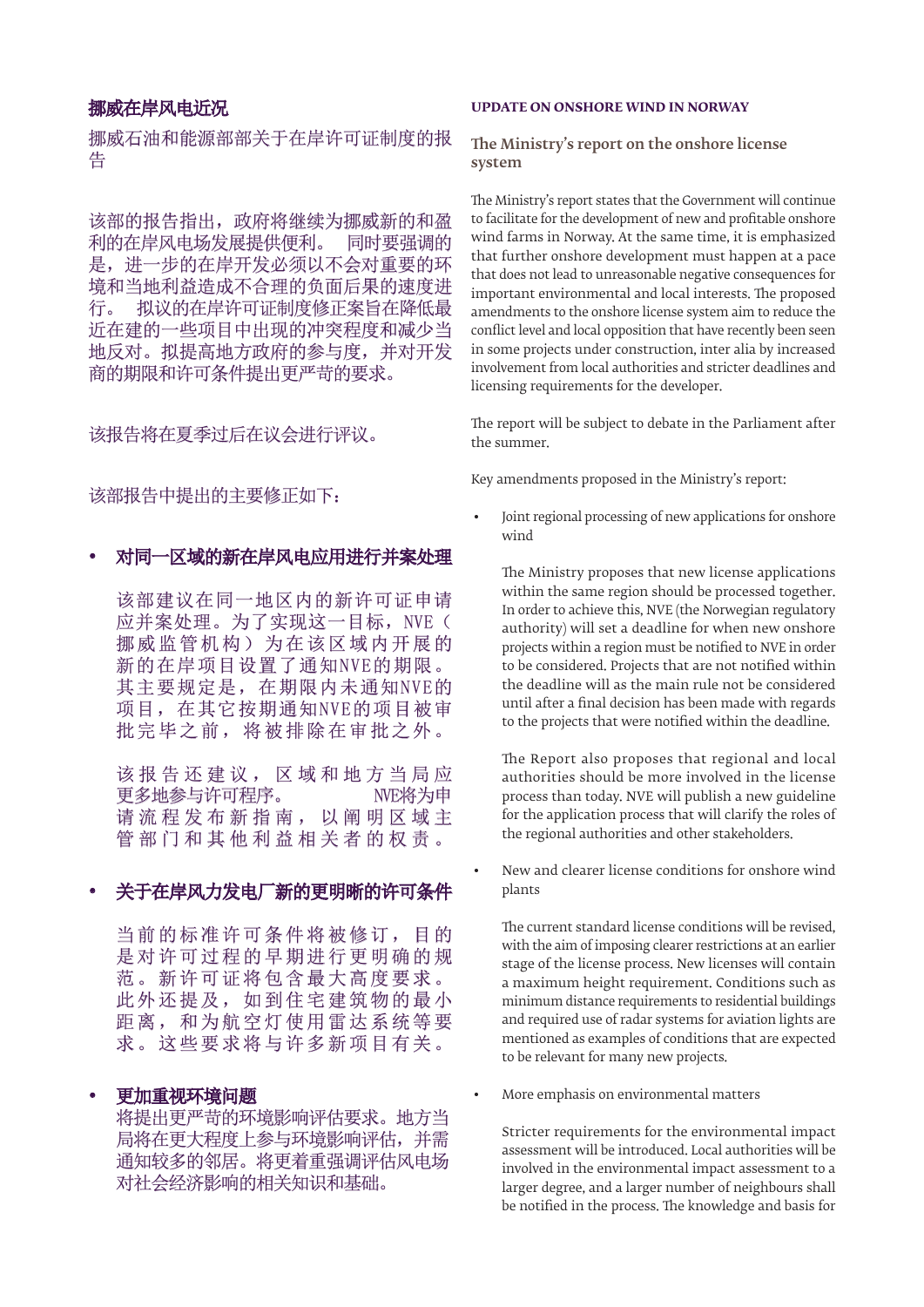## • 与电网运营商更好的协调

许可证颁发机构将提出一项要求,即在许 可证颁发过程中尽早评估可用的电网容量。 将要求项目开发人员记录与相关电网运营 商的联系,并为需要升级的电网系统提交计 划。

• 单独审查地方补偿税

在现阶段,该部未提议对在岸风电场的现行 税制进行任何修订。 但是,报告中指出, 将对在岸风电场向市政当局提交的潜在的地 方补偿税进行单独审查。

## 议会关于现有在岸风电场许可证的决议

6月底,议会一致通过了一项决议,要求政府 审查现有的在岸风电场许可证是否符合《能源 法》和《公共管理法》的授予规定。 如果发现 错误,则要求监管机构停止相关的决定/许可。

审查的范围尚不清楚,包括是否涉及已经在建 的项目或仅涉及已获得许可但尚未开始施工的 项目。无论如何,监管机构的许可决定和随后 的详细计划批准通常是在经过深思熟虑之后做 出的,撤销不再可上诉的许可决定的可能通常 非常有限。

因此,从法律的角度来讲,议会要求因"错 误"而"停止"执照的要求非常成问题。政府 的召回许可或增加新许可条件的权力受法律及 其许可条件的约束。通常,政府只有在出于重 要的社会利益而有必要的情况下才可以增加新 的许可条件。仅当最初授予许可证的决定被认 为无效或许可证持有人应破产或以其他方式无 法履行其在许可证下的义务时,才可撤销在岸 风电设施许可证。

议会还要求监管机构不能将现有在岸许可证的 延期许可延至2021年12月31日之后,并且在议会 对该部的报告进行审议之前,不得授予新的在 岸许可证。 这符合监管机构已经实施的政策。

该部的报告可在线查询:https//www. regjeringen.no/no/aktuelt/stortingsmeldingom-vindkraft-pa-land/id2693072/

### 挪威离岸风电近况

对于挪威当局和离岸产业而言,离岸风能都很

assessing the socio-economic impact of wind farms will be strengthened.

• Better coordination with grid operators

The license authorities will introduce a requirement that available grid capacity is assessed earlier on in the licensing process. The project developer will be required to document contact with the relevant grid operators, and to submit plans for any upgrades of the grid system that are deemed to be required.

• Separate review of local compensation tax

The Ministry does not propose any amendments to the current tax regime for onshore wind farms at the present stage. However, it is stated in the Report that a separate review will be conducted with regard to a potential local compensation tax to municipalities for onshore wind farms.

#### The Parliament's resolution regarding existing onshore wind farm licenses

In the end of June the Parliament unanimously passed a resolution requiring the Government to review whether existing onshore wind farm licenses have been granted in accordance with the Energy Act and the Public Administration Act. If errors are discovered, the regulatory authorities are asked to stop the relevant decision/license.

The scope of this review is unclear, including whether it will involve projects already under construction or only projects that have been granted licenses but where construction is yet to start. In any event, the regulatory authorities' license decisions and subsequent detail plan approvals are normally made after thorough considerations, and the ability to revoke license decisions that are no longer subject to appeal is generally very limited.

The Parliament's request to "stop" licenses with "errors" is therefore highly problematic from a legal perspective. The Government's ability to recall licences or impose new license conditions is regulated by law and by the licences conditions in itself. In general the Government can only impose new license conditions if this is necessary due to vital social interests. An onshore wind power facility license can also only be revoked if the initial decision to award the license is considered invalid or if the license holder should go bankrupt or in other ways be unable to fulfil his obligation under the licence.

The Parliament also requested that the regulatory authorities do not grant extensions to the commissioning deadline in existing onshore licenses beyond 31 December 2021, and that no new onshore licenses are granted until the Ministry's report have been considered by the Parliament. This is in line with the policy already implemented by the regulatory authorities.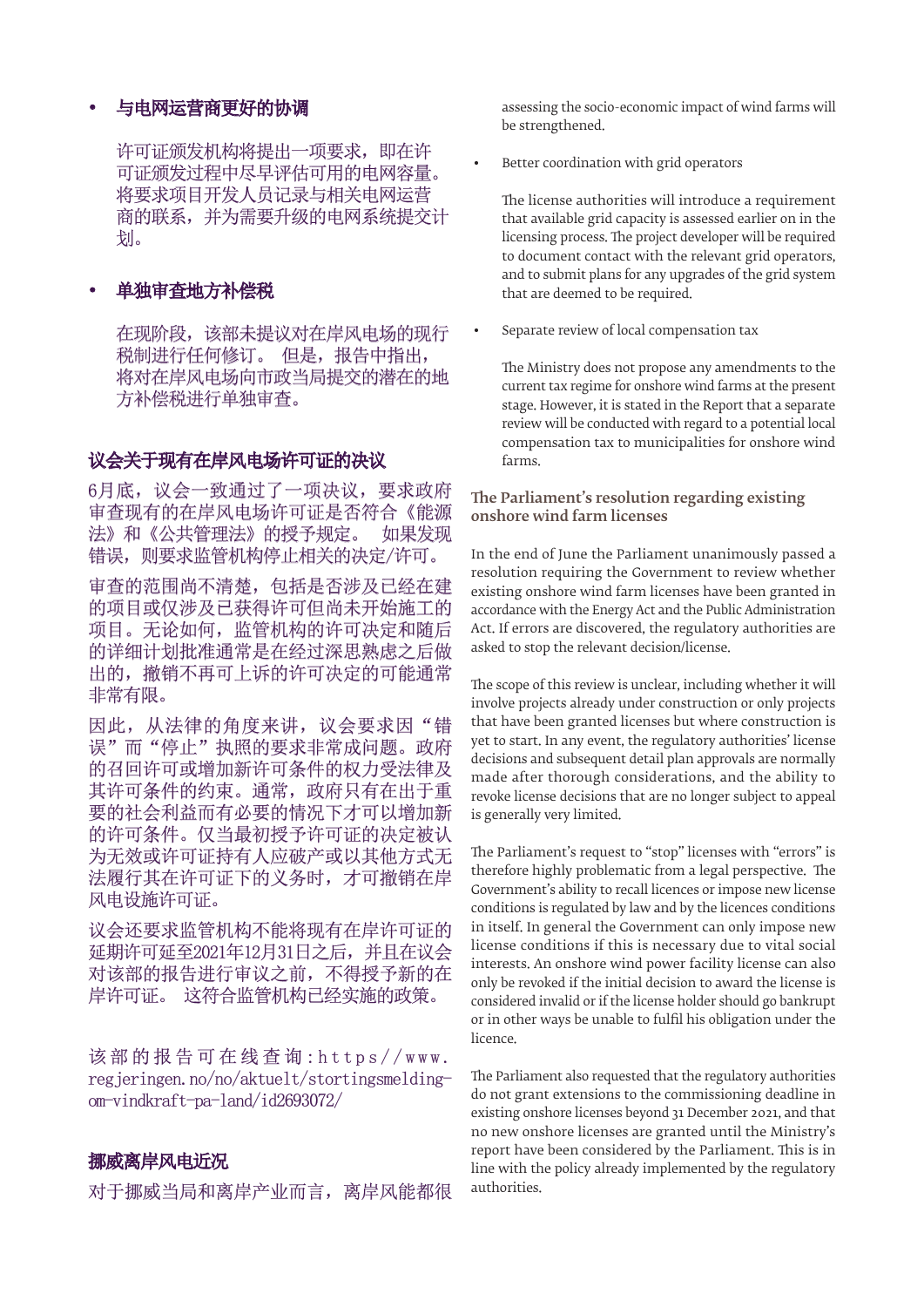重要。挪威离岸风能的利用仍处于早期。然 而,新法规《离岸能源法》的通过以及两个具 有发展潜力的新区域的开发,是挪威为实现大 规模离岸风电项目的重要举措。

为离岸风电项目开放的新区域为:Utsira Nord 和SørligeNordsjøII

Utsira Nord和SørligeNordsjøII地区已经为2021 年1月1日开始的许可开放申请。Utsira Nord面 积1010平方公里,位于挪威西海岸的Utsira和 Haugalandet西部, 适合离岸浮动风 (FOW)。 SørligeNordsjøII, 面积2591平方公里, 拥有更 多浅水区,适合底部固定装置。该地区与丹麦 经济区接壤,因此适合直接进口。这两个地区 共计可开发4 500兆瓦的风力发电。

## 离岸风电的许可制度

将于2021年1月1日生效的新规定,阐明了处理 和评估许可证申请的制度。没有许可证就不能 建造离岸风力发电厂/设施。

简言之,许可证申请流程如下:

第0步:初步评估-开放区域

-只能在已开放的地区申请许可建造和运营离岸 风能设施

步骤1: 公告-拟议的环境影响评估计划

步骤2:公告听证会

步骤3:环境影响评估

步骤4:申请许可(必须在影响评估报告确定后 的两年内发出)

步骤5: 评估许可证申请

步骤6:处理可能的申诉

步骤7:如果授予了许可证:必须在两年内提交 详细计划供审批

步骤8:批准详细计划

步骤9:离岸风电厂必须在详细计划批准后的三 年内建成。

### 环保部关于开放离岸风电新领域的新闻稿:

https://www.regjeringen.no/en/aktuelt/ norway-opens-offshore-areas-for-wind-power/ id2705986/

The Ministry's report is available online: *https://www.regjeringen. no/no/aktuelt/stortingsmelding-om-vindkraft-pa-land/id2693072/* 

### **UPDATE ON OFFSHORE WIND IN NORWAY**

Offshore wind is high on the agenda for both Norwegian authorities and the offshore industry. The utilization of the Norwegian wind resources offshore is still in an early phase. The passing of a new regulation to the Offshore Energy Act together with the opening of two new areas for potential development, are however important steps towards the realisation of full scale offshore wind projects in Norway.

New areas opened for offshore wind projects: Utsira Nord and Sørlige Nordsjø II

The areas Utsira Nord and Sørlige Nordsjø II have been opend for applications for licences from 1 January 2021. Utsira Nord, 1010 km2, is situated west of Utsira and Haugalandet on the west coast of Norway and is suited for floating offshore wind (FOW). Sørlige Nordsjø II, 2591 km2, has more shallow waters which will allow for bottom fixed installations. This area borders to the Danish economic zone and could therefore be suitable for direct import. Combined, the two areas allow for the development of 4 500 MW of wind power.

The licencing regime for offshore wind

The new regulation which comes into effect from 1 January 2021 clarifies the regime for processing and assessing license applications. Offshore wind power plants/installations cannot be built without a licence.

In short the licence application process will be structured as follows:

Step 0: Preliminary studies – opening of areas

- It's only possible to apply for licence to build and operate offshore wind facilities in areas which have been opened for development

Step 1: Notice – proposed program for environmental impact assessment

Step 2: Hearing of notification

Step 3: Environmental impact assessment/impact study Step 4: Licence application (must be sent within two years after the impact study was decided)

Step 5: Assessment of the licence application

Step 6: Handling of potential appeals

Step 7: If licence is awarded: Detail plan must be submitted for approval within two years

Step 8: Approval of detail plan

Step 9: The offshore wind plant must be built within three years following the approval of the detail plan.

MEP's press release on opening of new areas for offshore wind: *https://www.regjeringen.no/en/aktuelt/norway-opens-offshore-areasfor-wind-power/id2705986/*